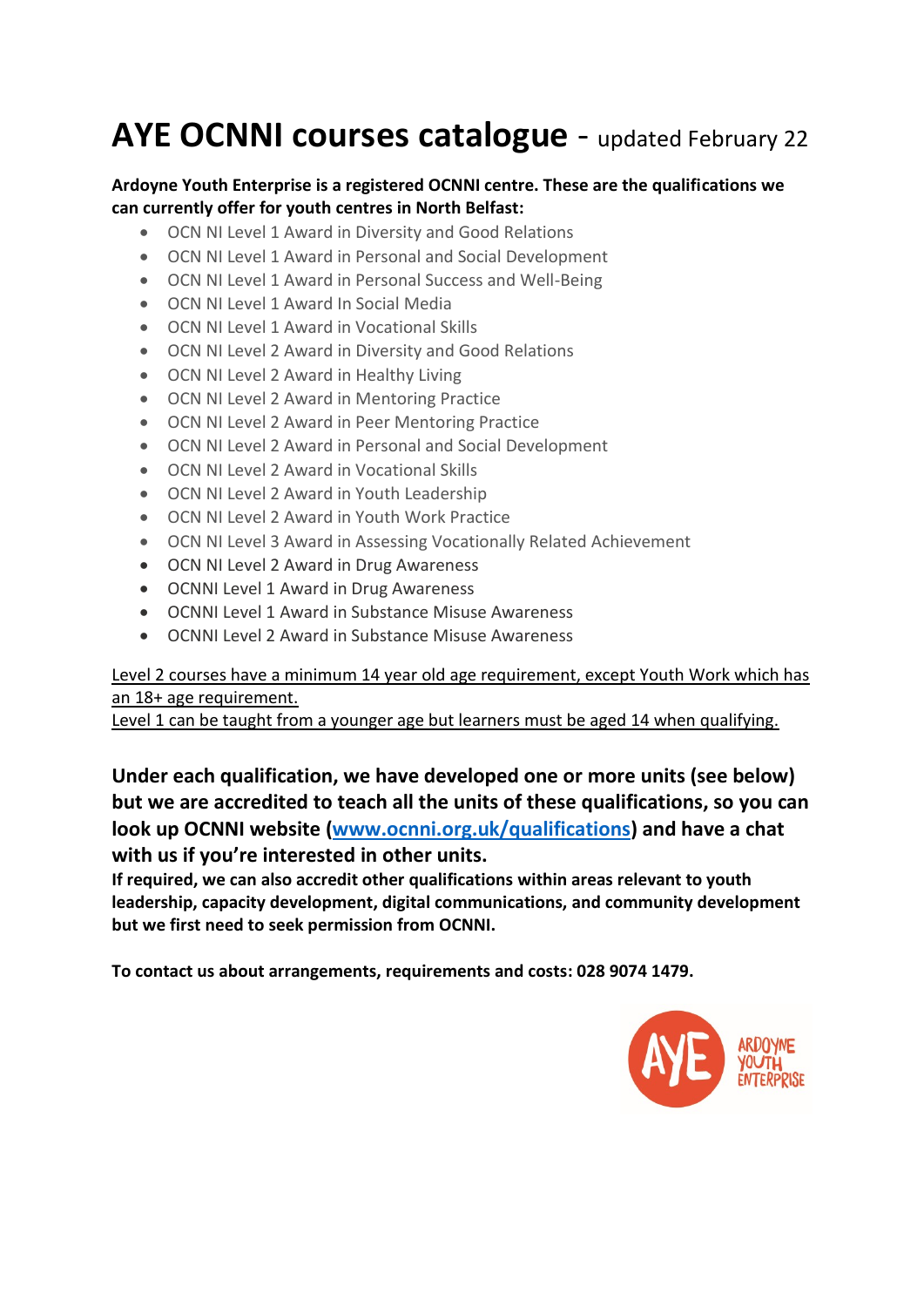## **Youth Leadership**

**Level 2 – Youth Leadership Skills - 3 Credits – 24 tutor hours**

## **Mentoring qualifications**

**Level 2 Peer Mentoring Practice – Peer Mentoring Skills in Practice – 24 tutor hours or Level 2 Mentoring Practice – Mentoring Skills & Techniques – 3 Credits – 24 tutor hours or**

**Level 2 Mentoring Practice – Mentoring in Practice – 16 tutor hours**

## **Award in Youth Work Practice**

## **Level 2 – 11 Credits – 66 tutor hours**

#### **6 mandatory units:**

- Principles and values of youth work in practice  $-2$  credits  $-12$  tutor hours
- Understand the developmental needs of young people within youth work 2 credits 12 tutor hours
- Effective communication skills in a youth work setting  $-2$  credits  $-12$  tutor hours
- Understanding the role of the youth worker 2 credits 12 tutor hours
- Safeguarding young people within a youth work context  $-2$  credits  $-12$  tutor hours
- Managing challenging behaviour  $-2$  credits  $-12$  tutor hours

NOTE: there are strict qualifications requirements for tutor, assessor and Internal Verifier for this course

## **Healthy Living**

**Level 2 – Mental Health Awareness – 3 Credits – 22 tutor hours**

## **Personal Success and Well Being**

**Level 1 – Personal Motivation – 1 Credit – 10 tutor hours or**

**Level 1 – Exploring feelings and emotions – 1 Credit – 9 tutor hours**

## **Diversity and Good Relations**

**Level 1 - Diversity within Society – 3 Credits – 27 tutor hours or**

**Level 2 - Diversity within Society – 3 Credits – 27 tutor hours**

**For this course, we recommend a Small Worlds workshop** with Belfast Friendship Club. Other workshops can also be arranged: LGBT awareness with Cara Friend, Disability Awareness with Disability Sports NI etc.

#### **Award in Social Media**

**Level 1 – Exploring Social Media – 2 Credits – 16 tutor hours**

## **Personal and Social Development**

**Level 1 – Young People and Youth Justice – 27 tutor hours**